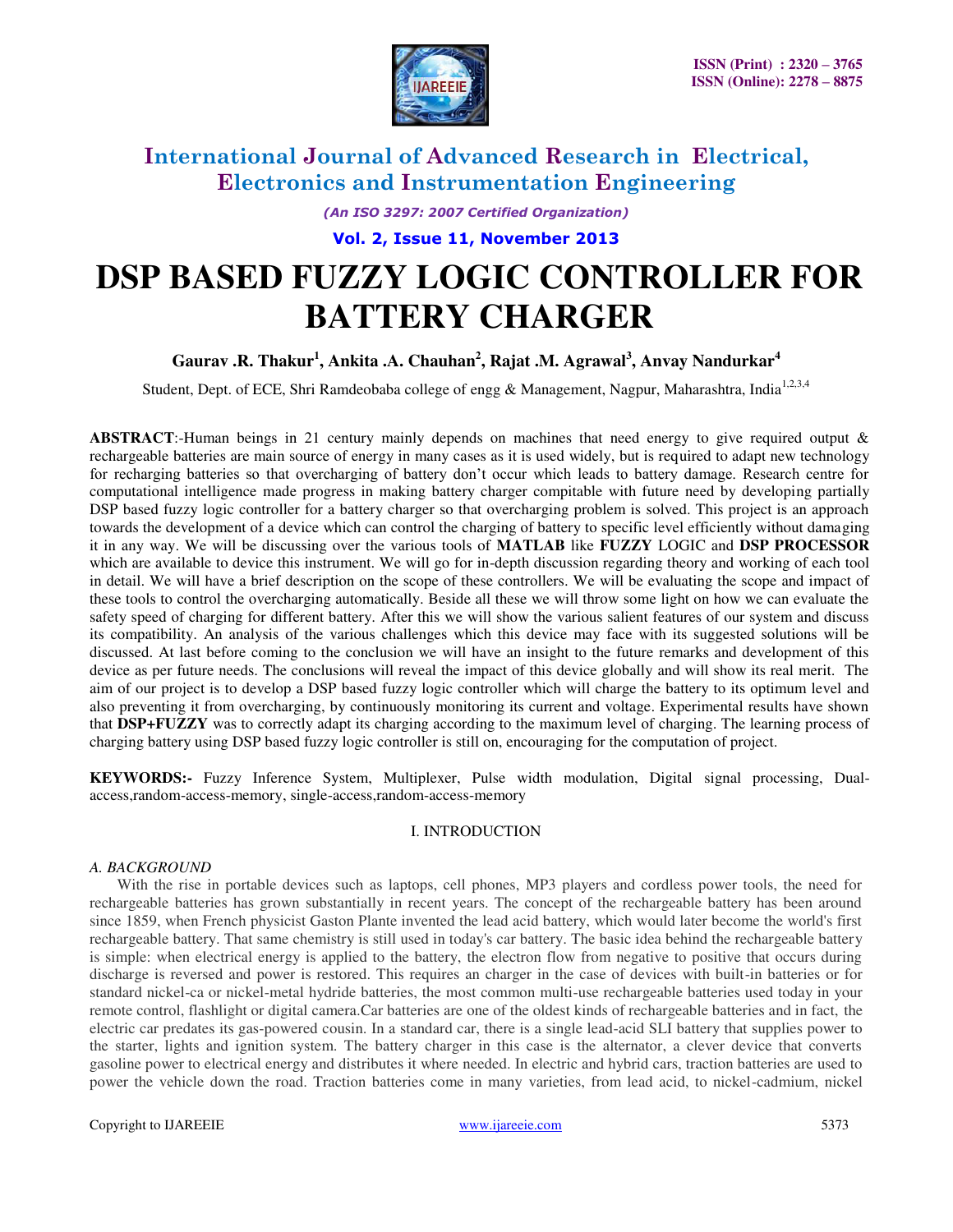

*(An ISO 3297: 2007 Certified Organization)* 

# **Vol. 2, Issue 11, November 2013**

metal hydride and lithium ion.The recharging rate has improved substantially over the years and is broken down into three categories:

Slow: 14-16 hours, Quick: 3-6 hours, Fast: Less than one hour

The rate of charge is determined by how much electrical current is allowed into the battery by the charger. Some batteries can handle higher voltage in a shorter amount of time without overheating, while others need a lesser voltage applied over a longer period of time. The quicker the rate of charge, the more chance there is of overcharging, which can ruin a battery's chance of holding its charge. The key in avoiding an over charge is the ability to dissipate the charging current once maximum power has been reached. Most chargers have built-in voltage regulators do this, allowing you to safely leave your cell phone or computer plugged in overnight.The speed and effectiveness of the charge depends largely on the quality of the charger itself .This quality can be maintained with the help of DSP based fuzzy logic controller.

### *B. OBJECTIVE*

- The aim of our project is to build battery charger of excellent quality, from above discussion we come to know that effective battery charging is very much important for improving battery life and its performance.
- So main objective of our project is to develop a DSP based fuzzy logic controller which charge the battery to its optimum level and also prevent it from getting overcharged.
- This can be done by continuously monitoring current and voltage of a battery by using DSP based fuzzy logic.

### *C. SCOPE*

 Adaptive battery chargers can be employed in future instead of existing battery charger which is costly, bulky, and large sized with the help of this technology*.*This adaptive battery charger will be more integrated instead of using various circuits like bust-buck, DSP kit etc it will use only one circuit for e.g. instead of using 2 circuits of bust-buck it will use only one circuit that take care of charging the battery and also preventing it from over charging.

### II. METHODOLOGY FOR THE BATTERY CHARGER

Why to build such a Battery Charger?

 Many Battery Chargers are available in the Market with Different algorithms but the Battery charger with fuzzy Control provides a better Charging rate as well as we can save our battery from Over Charging and also from Getting Damaged due to Overcharging.Thus due to efficient Decision control battery charger with Fuzzy Control provides with safe Environment for the charging of battery.

Methodology for the Battery Charger

Battery charging with DSP based Fuzzy Controller includes the following steps:

- Intially build a FIS so as to provide our System with Efficient Decision making ability.
- In Simulink Environment attach the Same FIS file with the fuzzy controller.
- Construct the complete model with the various inputs and observe the output of the system i.e. observe the plot of the input parameters with the output of the fuzzy controller.
- Implementing the same model in DSP based Kit for the practical implementation of the same.
- Using the concept of the PWM generation Control the Boost and BUCK circuit for the charging of the Battery.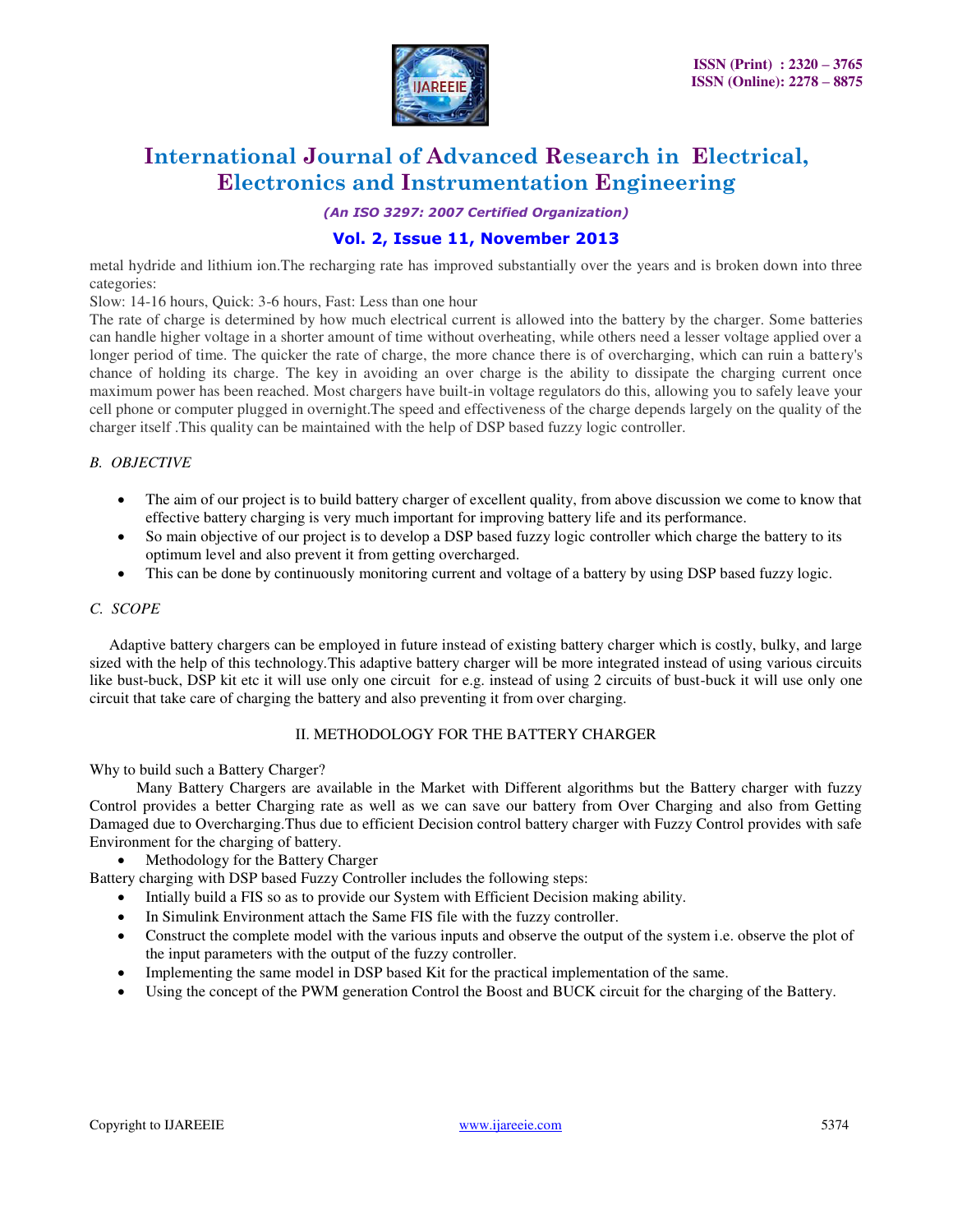

*(An ISO 3297: 2007 Certified Organization)*  **Vol. 2, Issue 11, November 2013**







The Explanation for the various blocks is as follows:

### *A. FIS file*

 The FIS stands for the fuzzy inference system which basically helps to determine the relationship between the input and the output of the system. It helps to control the parameter variation and is efficient in decision making process.In our case the input of the FIS file is the battery voltage and the battery current. These two quantities will act as a input to the inference engine and the decision will be made according to the rules made and also with the help of the Membership function type and also its range. This is a very effective tool in MATLAB and thus acts as a decision box of the processor. *B. Simulink*

 This block helps us to find out whether the FIS system is giving us the Correct results or not. In this we have used a fuzzy toolbox in the simulink environment. The output of the fuzzy system which has been made can be easily viewed form the simulink output.

## *C. DSP Processor*

 The Same FIS file which was used under Simulink Environment is to be loaded in the DSP processor. The same processor is to be connected with the PWM generator which will generate the PWM signals which will further operate the Boost circuit which will help in charging the battery and Buck circuit which will help to protect the battery from getting over charged.

### *D. Feedback path*

 Once the charger starts working it will continuously feedback the voltage level and current level. And according to the received feedback system will monitor the working of the Boost and Buck Circuit.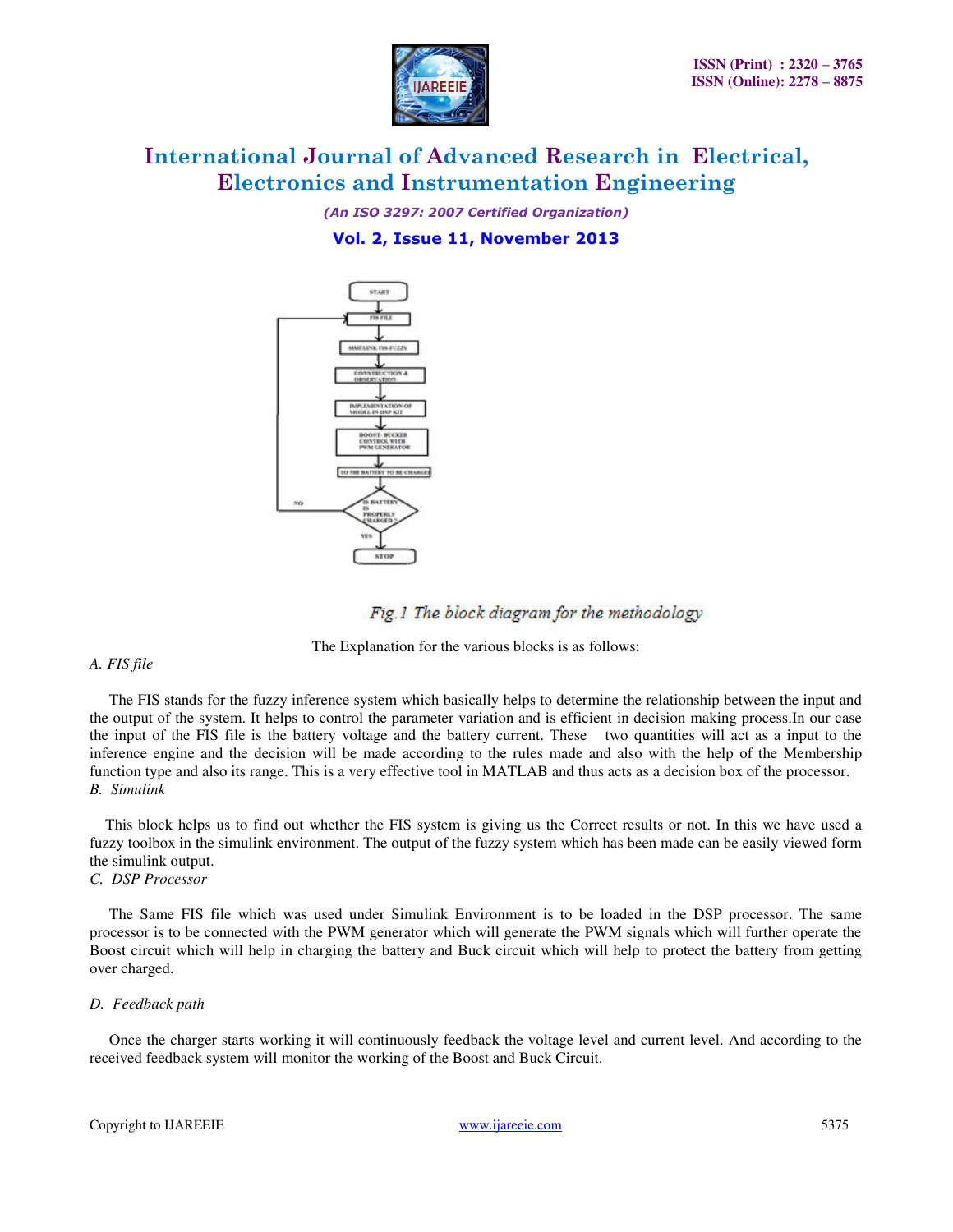

#### *(An ISO 3297: 2007 Certified Organization)*

## **Vol. 2, Issue 11, November 2013**

#### III. TOOLS

#### *A. MATLAB*

 Matlab is an interactive system for doing numerical Computations. A numerical analyst called Cleve Moler wrote. The First version of Matlab in the 1970s. Matlab makes use of highly respected algorithms and hence you can be condensing about your results. Powerful operations can be performed using just one or two commands. You can build up your own set of functions for a particular application.The MATLAB high-performance language for technical computing integrates computation, visualization, and programming in an easy-to-use environment where problems and solutions are expressed in familiar mathematical notation.

#### *B. The toolbox provides three categories of tools:*

 What makes the Fuzzy Logic Toolbox so powerful is the fact that most of human reasoning and concept formation is linked to the use of fuzzy rules. By providing a systematic framework for computing with fuzzy rules, the Fuzzy Logic Toolbox greatly amplifies the power of human reasoning. Further amplification results from the use of MATLAB and graphical user interfaces, areas in which The Math Works has unparalleled expertise.

#### *C. What Can the Fuzzy Logic Toolbox Do?*

 The Fuzzy Logic Toolbox allows you to do several things, but the most important thing it lets you do is create and edit fuzzy inference systems. You can create these systems using graphical tools or command-line functions, or you can generate them automatically using either clustering or adaptive neuro-fuzzy techniques.

If you have access to Simulink, you can easily test your fuzzy system in a block diagram.



 *Fig.2 Fuzzy Interfacing* 

#### *D. SIMULINK*

 This is You can customize the stand-alone engine to build fuzzy inference into your own code. All provided code is ANSI compliant. Because of the integrated nature of the MATLAB environment, you can create your own tools to customize the Fuzzy Logic Toolbox or harness it with another toolbox, such as the Control System Toolbox, Neural Network Toolbox, or Optimization Toolbox, to mention only a few of the possibilities.made possible by a stand-alone Fuzzy Inference Engine that reads the fuzzy systems saved from a MATLAB session.

#### *E. DSP PROCESSOR (SAMPLE PROCESSOR + ADVANTAGES OVER PENTIUM PROCESSOR)*

 The 'C5x DSK is one of the simplest 'C5x DSP application boards. Even though no external memory is available on the board, the 10K on-chip RAM of the 'C50 provides enough memory for most DSP application programs. The kernel program is contained in the 32K, 8-bit PROM. The PROM is only for DSK boot loading and cannot be accessed after boot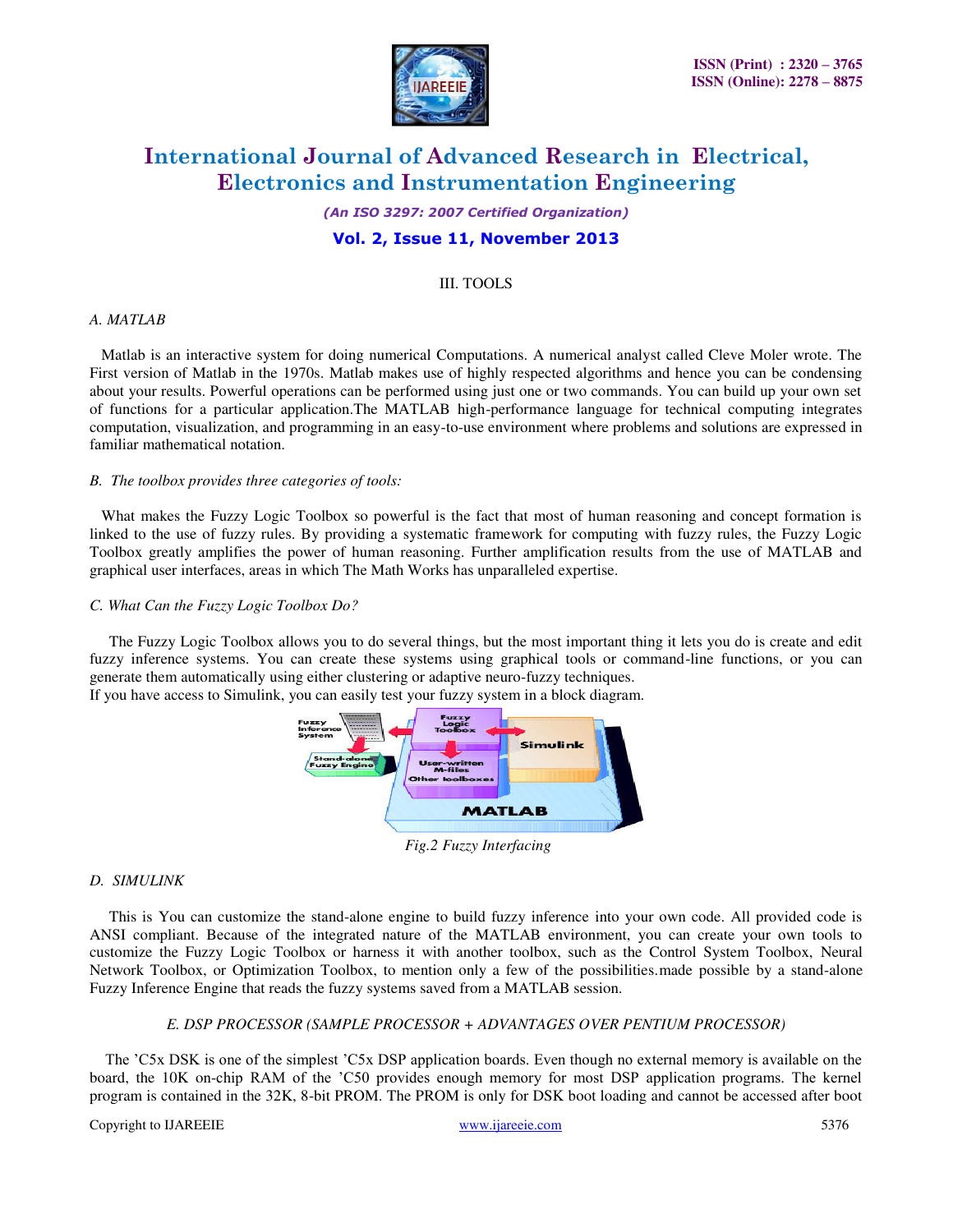

*(An ISO 3297: 2007 Certified Organization)* 

# **Vol. 2, Issue 11, November 2013**

loading, as this portion of the on-chip memory is reserved for the kernel program. Figure 1–2 shows the memory map of the 'C5x DSK.The on-chip, dual-access, random-access-memory (DARAM) B2 is reserved as a buffer for the status registers. The single-access, random-access-memory (SARAM) is configured as program and data memory. The kernel program is stored in this area from 0x840h–0x980h. If the kernel program performs an overwrite, a reset signal is required to let the DSK reload the kernel program. Since the kernel program is stored in the SARAM, this on-chip memory cannot be configured as data memory only  $(RAM = 0)$ . The interrupt vectors are allocated, starting from 0x800h. The IPTR in the PMST register should not be modified (refer to subsection 3.6.3, Status and Control Registers of the TMS320C5x User's Guide).



*Fig.3 Block diagram of C5x DSP kit* 

1. The TLC32040 AIC on the board provides a single-channel, input/output, voice quality analog interface with the following features:

2. Single-chip digital-to-analog (D/A) and analog-to-digital (A/D) conversion with 14 bits of dynamic range.

3. Variable D/A and A/D sampling rate and filtering

4. The AIC interfaces directly to the 'C50 serial port. The master input clock to the AIC is provided by a 10-MHz timer output from the 'C50.

5. The AIC is hard-wired for 16-bit word mode operation. The reset pin of the AIC is connected to the BR pin of the 'C50.

DSK analog capabilities are suited to many applications, including audio data processing. You can directly connect most pre-amplified microphones and speakers to the DSK analog input and output. For more information concerning the AIC, refer to the AIC data sheet, literature number SLAS014E.The DSK provides six headers, including the XDS510, to help you to design your own external hardware. The majority of the 'C50 and other integrated circuit (IC) signals to the board are connected to these headers. The XDS510 header allows the DSK to become a portable XDS510 target system.

 The 'C5x DSK has its own windows-oriented debugger that makes it easy to develop and debug software code. The DSK communicates with the PC using the XF and BIO pins through the RS-232 serial port. Figure 1–3 shows the module connections between the RS-232 serial port of the PC and the DSK.

# *F. MATLAB REFFERENCE*

There is reference documentation for all MATLAB functions:

- Function Reference Lists all MATLAB functions, grouped into categories
- Handle Graphics Property Browser Provides easy access to descriptions of graphics object properties.

• C and Fortran API Reference — Covers those functions used by the external interfaces, providing information on syntax in the calling language, description, arguments, return values, and examples.

The MATLAB online documentation also includes

- Examples An index of examples included in the documentation.
- Release Notes New features, compatibility considerations, and bug reports for current and recent previous releases.
- Printable Documentation PDF versions of the documentation suitable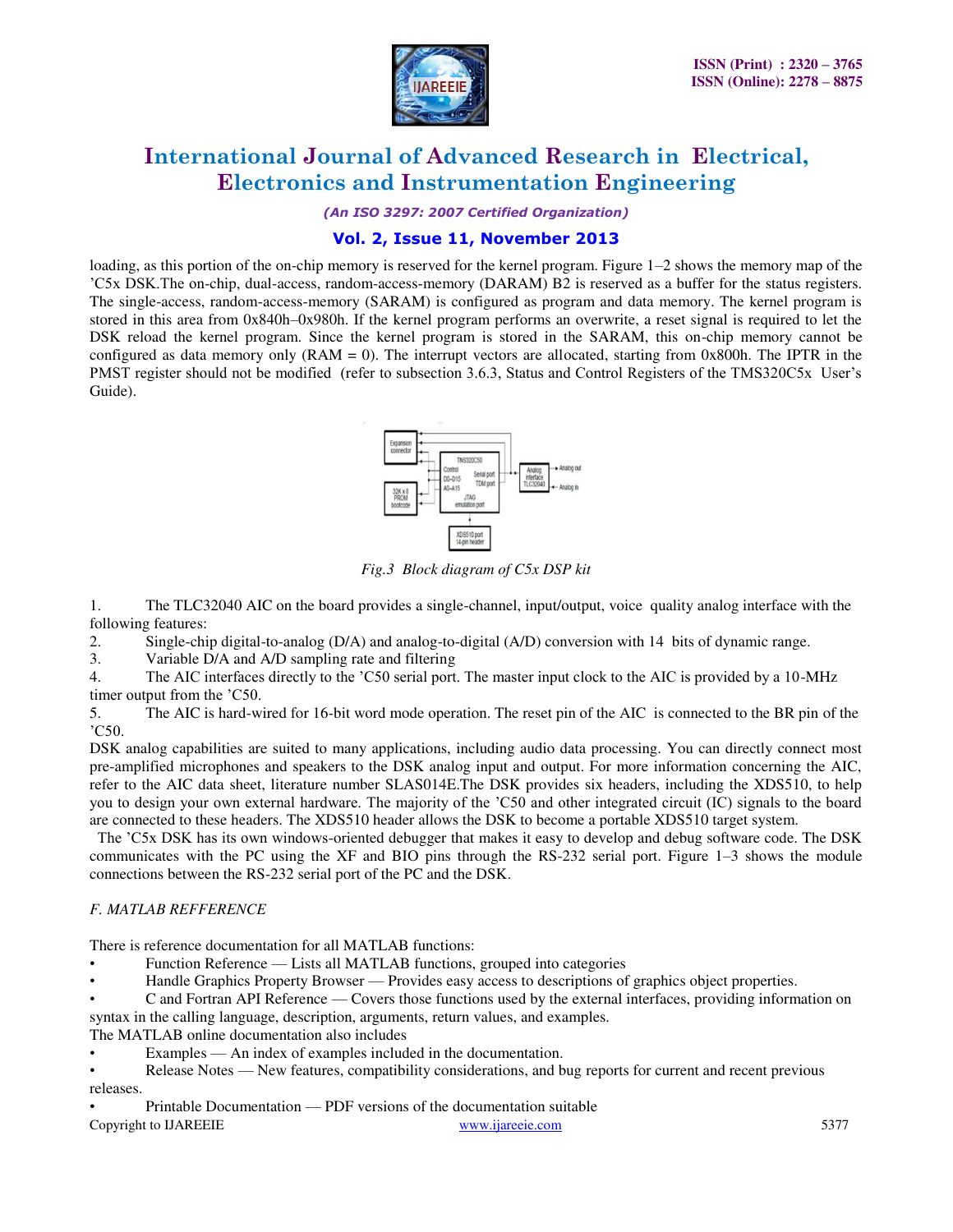

*(An ISO 3297: 2007 Certified Organization)* 

# **Vol. 2, Issue 11, November 2013**

for printing.

 In addition to the documentation, you can access demos from the Help browser by clicking the Demos tab. Run demos to learn about key functionality of MathWorks™ products and tools.

#### IV. DESIGN AND IMPLEMENTATION



1. The Above block diagram represents the basic design of the DSP based fuzzy controller. The Controller basically takes the continuous feedback from the battery and takes it as an input to the system.

 2. The processor process the inputs and generates the basic signals which basically controls the duty cycle of the BOOST –BUCK circuit by the means of PWM generator.

3. Thus continuous feedback and the efficient decision making properly take care of the proper charging of the battery.

The various important parameter of DSP processor which helps in proper charging are:-

 The TMS320C5x Digital signal processor is a powerful tool, competent of fast arithmetic to provide control over PWM waveform details. The DSP generates two pwm waveform of different pulse width, to supply gating signals for the boost and buck converters in the battery charger. The DSP kit generates pwm waveform by replacing a sawtooth wave with a dc source. The duty cycle of PWM waveform is carefully designed to avoid overlapping, thus leaving a small interval between the two. During the battery charging process, the power switch for boost converter is switched on while the buck converter is off and vice versa. The kit also provides fuzzy control algorithm for the battery charger. A reliable fuzzy control feedback control system is essential to ensure the battery would not be overcharged. The fuzzy control is also essential to supply the appropriate gain for the battery charger to function in a steady state and to obtain optimum charging rate. Battery charger with DSP based fuzzy feedback system is shown above. The fuzzy controller is designed to detect the charging current from the analog in and battery voltage variation from the i/o port of TMS3205x DSP. The duty cycle (modulation index)of PWM1 of boost converter will be determined according to i/p battery voltage and charging current level, define by the fuzzy interference. However, the PWM2 of buck converter is maintained to provide protection for the battery. For instance, if the battery voltage continues to increase gradually while current is low during the charging process, the fuzzy controller will maintain increase current A drop in the charging current level triggers the fuzzy controller to increase o/p voltage of the charger, by modifying the duty cycle of the boost converter. The fuzzy controller for the battery charger system is constructed based on i/p membership function corresponding to battery voltage and charging current, while the o/p membership function is related to duty cycle of boost PWM1, after which new duty cycle of PWM1 is defined.

#### V. DESIGN STEPS FOR THE BATTERY CHARGER

Open Matlab.

Type Fuzzy

- Go to File……New……..Sugeno model
- Add Variable to the inputs and also to the output of the system from edit menu….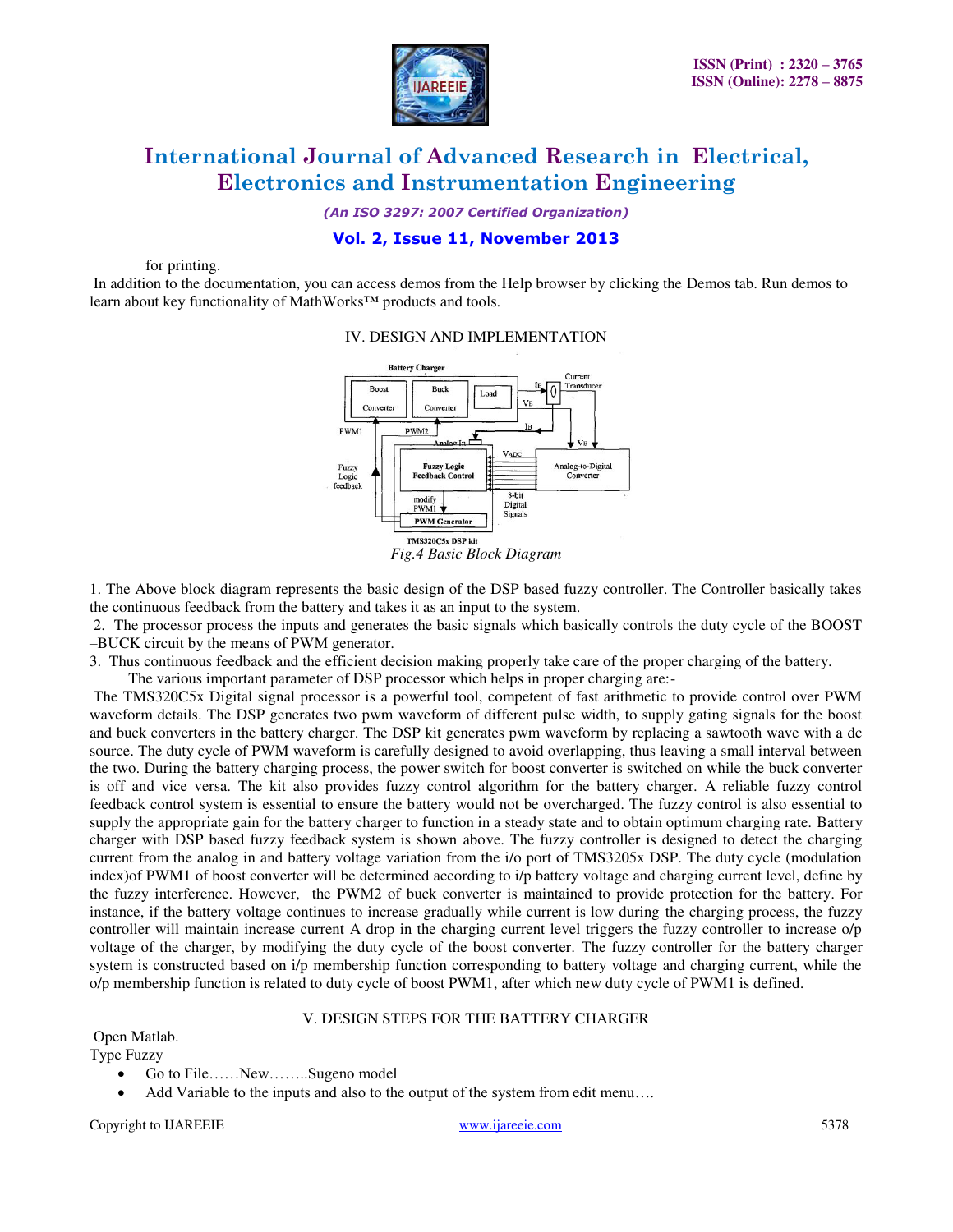

*(An ISO 3297: 2007 Certified Organization)* 

# **Vol. 2, Issue 11, November 2013**

- Select first input Variable…….Name it from the GUI….and then double clicking the block adjust the range and the membership functions as per the requirement of the system. Repeat the same steps for the second input along and also for the outputs…
- Name first variable as Input voltage from the battery and second as the current level. Name the  $1<sup>st</sup>$  output as the Duty Cycle for the Boost circuit and other as the duty cycle of Buck Circuit……
- Adjust the range of the membership functions of input as well as for the output of the system……
- Double Click the Central Block of the system and the make rules using Rule Editor in the Fuzzy logic Toolbox. Go To view ….. Surface……so as to view the Surface…….
- Go To View ……… Rule …….. to view the rules
- Save the file.
- Export the file to the Workspace.
- File……….. Export to ………..Workspace.
- Type Simulink in the command Window.
- Simulink Browser will get open and goto File……Select new…
- From Simulink Browser Click on Source and Select the signal generator and then drag it in the simulink Environment for the Voltage signal….
- Double Click on it and the adjust the parameters such as Type of Signal and Its Frequency and sample time....
- Same step to be repeated for the input Current…….
- Search the MUX from the commonly used block and drag it to the simulink Environment.
- Connect the input of both the signal generator to the MUX .
- Click on the Fuzzy Logic Toolbox and Drag the fuzzy controller to the simulink Environment. Double Click and the type the name of the FIS file which was exported to the Workspace. Drag another Signal generator from the same Simulink Browser. Double Click on it and the select the Option of the signal from External Source and theconnect the output of the fuzzy controller to the input of the signal generator……..
- Drag another MUX in the same Environment and then connect the O/P of the signal generator whose input has been given from fuzzy controller to the one of the inputs of the MUX and connect the input voltage block to the other input of the MUX…..
- Search **Scope** from the browser and then drag it in the simulink Environment and connect the input of the scope. Double Click on the Scope Block A black coloured window will appear. Right Click on it and adjust the Axis parameter along with other parameters.
- Go to Main window of the simulink Environment and goto
- Simulation ……..Start Simulation.
- Observe the O/P in the Scope window of the Model Constructed……..
- Adjust the Various Parameters so as to Obtain better results and to check out the performance of the system………….



### VI. SIMULATION RESULTS

*Fig.5 FIS File For the Boost Circuit*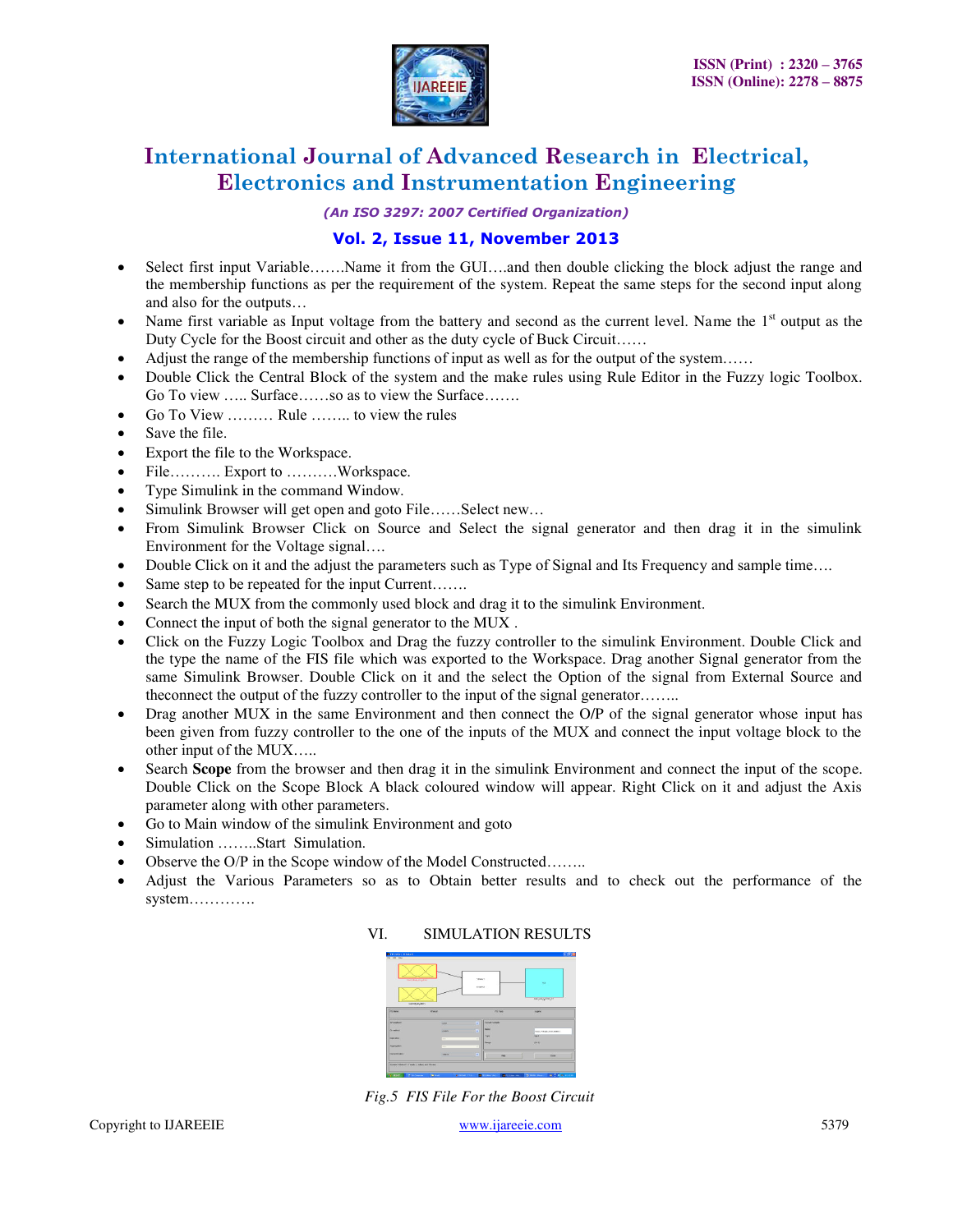

*(An ISO 3297: 2007 Certified Organization)* 

# **Vol. 2, Issue 11, November 2013**

The above file shows the Fuzzy inference system which was made for the BOOST circuit battery charger.



*Fig.6 Fis File For Buck Circuit* 

The above file shows the Fuzzy inference system which was made for the BUCK circuit battery charger.

| <b>Winner</b>                                                             |                                                    |                                      |                 | 国内区         |
|---------------------------------------------------------------------------|----------------------------------------------------|--------------------------------------|-----------------|-------------|
| City: Vest Smitster Format Form Fedg<br><b>Play</b>                       |                                                    |                                      |                 |             |
|                                                                           |                                                    |                                      |                 |             |
|                                                                           |                                                    |                                      |                 |             |
|                                                                           |                                                    |                                      |                 |             |
| FBPH <sub>3</sub>                                                         |                                                    |                                      |                 |             |
| <b>MRUN UCA FAINT</b>                                                     |                                                    |                                      |                 |             |
| <b>Total Buffate</b><br>Fillmings                                         | <b>WARREN</b><br>Elena<br><b>French: Fe 800171</b> |                                      |                 |             |
| rock)<br><b>Systema</b><br>$\sim$<br>$\sim$<br>um, business for buy (a.f. |                                                    | FIRST Executive Cardinals            |                 |             |
| <b><i>Stand Listmaged</i></b><br><b>SLAGUES</b>                           |                                                    |                                      |                 |             |
|                                                                           | <b>XV</b><br>c                                     |                                      |                 |             |
|                                                                           | <b>Sand</b><br>۰                                   | Public <sup>1</sup><br><b>Spatis</b> |                 |             |
| Fate Lock<br><b>Fasted at</b>                                             | <b>MARINE THE RETS TO T</b>                        |                                      |                 |             |
| with Huberman 1 the SHEPC DVT                                             |                                                    | Palle Forester For BBCK Ekf          |                 |             |
|                                                                           |                                                    |                                      |                 |             |
|                                                                           |                                                    |                                      |                 |             |
|                                                                           |                                                    |                                      |                 |             |
|                                                                           |                                                    |                                      |                 |             |
|                                                                           |                                                    |                                      |                 |             |
|                                                                           |                                                    |                                      |                 |             |
|                                                                           |                                                    |                                      |                 |             |
|                                                                           |                                                    |                                      |                 |             |
|                                                                           |                                                    |                                      |                 |             |
|                                                                           |                                                    |                                      |                 |             |
|                                                                           |                                                    |                                      |                 |             |
| <b>Total</b>                                                              |                                                    |                                      | law the control | <b>Said</b> |
|                                                                           |                                                    |                                      |                 |             |

*Fig.7 Simulink Model with Controllers For Boost and Buck Circuit* 

The above figure represents the basic block diagram of the fuzzy controller which was made for the efficient battery charging.

|                          | <b>P Robert Commerce Statements</b>     |                          | 500x                                                   |
|--------------------------|-----------------------------------------|--------------------------|--------------------------------------------------------|
|                          | Fig. Call: Figs. Callions               |                          |                                                        |
|                          | TOO, Village, Non, Balley + E           | Ournal, Fox, Debuty + O. | BW, JOBLA BOOKS, OX 103                                |
|                          |                                         |                          |                                                        |
|                          |                                         |                          |                                                        |
|                          |                                         |                          |                                                        |
|                          |                                         |                          |                                                        |
|                          |                                         |                          |                                                        |
|                          |                                         |                          |                                                        |
| ï<br>×                   |                                         |                          |                                                        |
| $\rightarrow$            |                                         |                          |                                                        |
| $^{12}$                  |                                         |                          |                                                        |
| $^{12}$                  |                                         |                          |                                                        |
| $^{12}$<br>$\mathcal{A}$ |                                         |                          |                                                        |
| $\sim$                   |                                         |                          |                                                        |
| $\sim$                   |                                         |                          |                                                        |
|                          |                                         | u                        | n.ne<br>--                                             |
| <b>Ires</b>              | <b>NEWSTER</b>                          | <b>The points</b><br>ю   | <b>Marine</b><br><b>Int</b><br>details.<br><b>SAN</b>  |
|                          | Contract excitem Vibratica's, \$5 miles |                          | <b>Hotel</b><br>$rac{1}{2}$                            |
| <b>By start</b>          | <b>Zimmer</b><br><b>Barnet</b>          | <b>B. BEINVAN</b><br>٠   | <b>B</b> 2 8 8 10 11 11 11<br><b>Banner</b> House Star |

*Fig.8 Rule Execution Of Boost Circuit* 

The above figure shows the rule firing which takes place as the various inputs are provided by the source to the system.

| back reduce them the indirected              | Connet Ave. By Delivery (1974-212)          | Dalk, Cycle, all Black, 258 x 31 |
|----------------------------------------------|---------------------------------------------|----------------------------------|
|                                              |                                             |                                  |
|                                              |                                             |                                  |
|                                              |                                             |                                  |
|                                              |                                             |                                  |
|                                              |                                             |                                  |
|                                              |                                             |                                  |
|                                              |                                             |                                  |
|                                              |                                             |                                  |
|                                              |                                             |                                  |
|                                              |                                             |                                  |
|                                              |                                             |                                  |
|                                              |                                             |                                  |
|                                              |                                             |                                  |
|                                              |                                             |                                  |
|                                              |                                             |                                  |
|                                              |                                             |                                  |
|                                              |                                             | $\sim$                           |
| <b>BARNED</b>                                | <b>Distance</b><br><b>Marine</b><br>m       | $\overline{a}$<br><b>Allen</b>   |
|                                              |                                             |                                  |
| <b>Concert Follows Children This Art</b>     |                                             | <b>There</b><br>$\sim$           |
| <b>EXISTENCIA</b><br><b>Talent</b><br>$\sim$ | <b>Barras Head for</b><br><b>B</b> salesmen | 0.740                            |

*Fig.9 Rule Execution of the Buck Circuit* 

The above figure shows the rule firing which takes place as the various inputs are provided by the source to the system.